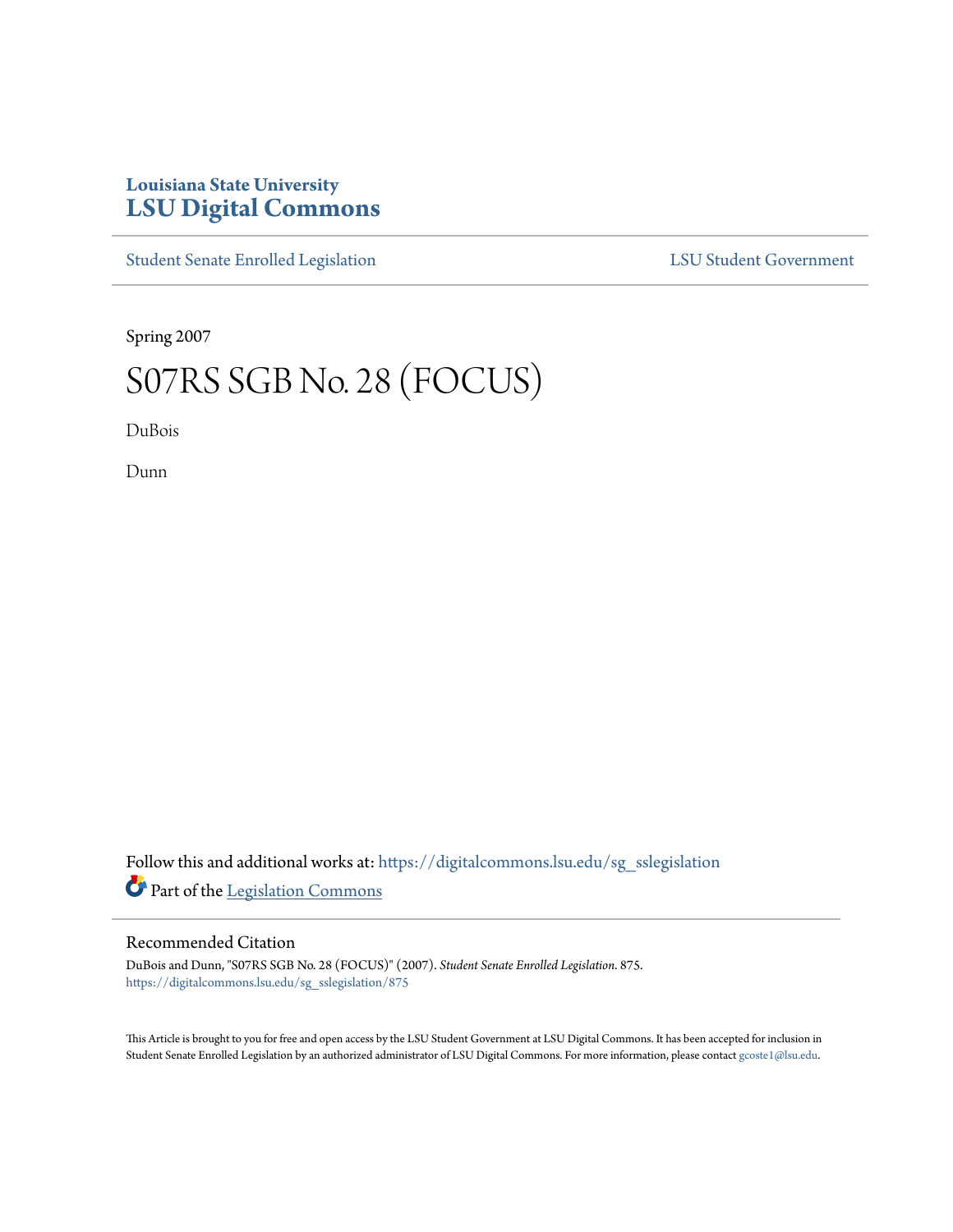| STUDENT GOVERNMENT           | <b>ENROLLED</b>                                                                                                                                                                                                                                                                                                                                                                |
|------------------------------|--------------------------------------------------------------------------------------------------------------------------------------------------------------------------------------------------------------------------------------------------------------------------------------------------------------------------------------------------------------------------------|
| LOUISIANA STATE UNIVERSITY   |                                                                                                                                                                                                                                                                                                                                                                                |
| <b>STUDENT SENATE</b>        |                                                                                                                                                                                                                                                                                                                                                                                |
| So7RS<br><b>SGB No. 28</b>   |                                                                                                                                                                                                                                                                                                                                                                                |
| BY: SENATORS DUBOIS AND DUNN |                                                                                                                                                                                                                                                                                                                                                                                |
|                              |                                                                                                                                                                                                                                                                                                                                                                                |
|                              | <b>A BILL</b>                                                                                                                                                                                                                                                                                                                                                                  |
|                              | TO APPROPRIATE THREE THOUSAND FIVE HUNDRED TWENTY DOLLARS (\$3520.00) TO<br>FOCUS TO HELP DEFRAY THE COSTS OF HOSTING THE FOCUS 2007 SUMMER                                                                                                                                                                                                                                    |
|                              | SEMINAR.                                                                                                                                                                                                                                                                                                                                                                       |
| <b>PARAGRAPH 1:</b>          | WHEREAS, FOCUS IS A RECOGNIZED STUDENT ORGANIZATION<br>AT LSU THAT GIVES LSU STUDENTS THE OPPORTUNITY TO<br>ASSIST IN EXPANDING THE KNOWLEDGE OF HIGH-ACHIEVING, AT-<br>RISK HIGH SCHOOL STUDENTS BY PROVIDING THEM WITH                                                                                                                                                       |
|                              | PROGRAMS IN THE ARTS AND HUMANITIES, AND;                                                                                                                                                                                                                                                                                                                                      |
| <b>PARAGRAPH 2:</b>          | WHEREAS, FOCUS LEADERS ORGANIZE AND FACILITATE A<br>SUMMER PROGRAM OF ARTS-AND-HUMANITIES-BASED SEMINARS<br>AND WORKSHOPS EMPHASIZING CRITICAL THINKING AND<br>CREATIVITY IN A UNIVERSITY SETTING, AND;                                                                                                                                                                        |
| <b>PARAGRAPH 3:</b>          | WHEREAS, FOCUS PROMOTES HIGHER EDUCATION TO AT-RISK<br>POPULATIONS AS A ROUTE FOR PERSONAL AND COMMUNITY<br>SUCCESS, AND;                                                                                                                                                                                                                                                      |
|                              |                                                                                                                                                                                                                                                                                                                                                                                |
| <b>PARAGRAPH 4:</b>          | WHEREAS, THE COST OF HOUSING FOR THE STUDENT<br>PARTICIPANTS IS THREE THOUSAND FIVE HUNDRED TWENTY<br>DOLLARS (\$3520.00);                                                                                                                                                                                                                                                     |
| <b>PARAGRAPH 5:</b>          | THEREFORE, BE IT ENACTED BY THE STUDENT<br>GOVERNMENT OF LOUISIANA STATE UNIVERSITY<br>AND AGRICULTURAL AND MECHANICAL COLLEGE<br>DOES HEREBY APPROPRIATE THREE THOUSAND FIVE HUNDRED<br>TWENTY DOLLARS (\$3520.00) FROM THE SENATE GENERAL<br>CONTINGENCY TO BE DISTRIBUTED TO FOCUS TO HELP DEFRAY<br>THE COSTS OF HOSTING THE FOCUS 2007 SUMMER SEMINAR;                    |
| PARAGRAPH 6:                 | THIS BILL SHALL TAKE EFFECT UPON PASSAGE BY A THREE-<br>FOURTHS (3/4) VOTE OF THE LSU STUDENT SENATE AND<br>SIGNATURE BY THE PRESIDENT, UPON LAPSE OF TIME FOR<br>PRESIDENTIAL ACTION, OR IF VETOED BY THE PRESIDENT AND<br>SUBSEQUENTLY APPROVED BY THE SENATE, ON THE DATE OF<br>SUCH APPROVAL.                                                                              |
| <b>PARAGRAPH 7:</b>          | ALL MONIES NOT EXPENDED BY THE END OF THE 2007 SPRING<br>ACADEMIC SEMESTER WILL REVERT TO THE SENATE GENERAL<br>CONTINGENCY. SHOULD ANY PROVISION OF ARTICLE VI<br>SECTIONS 14 THROUGH 17 OF THE STUDENT GOVERNMENT<br>BYLAWS BE VIOLATED, RIGHTS TO GRANTED FUNDING WILL BE<br>FORFEITED AND THIS BILL SHALL BECOME NULL AND VOID,<br>UNLESS OTHERWISE PROVIDED IN THE RULES. |
| <b>APPROVED:</b>             |                                                                                                                                                                                                                                                                                                                                                                                |